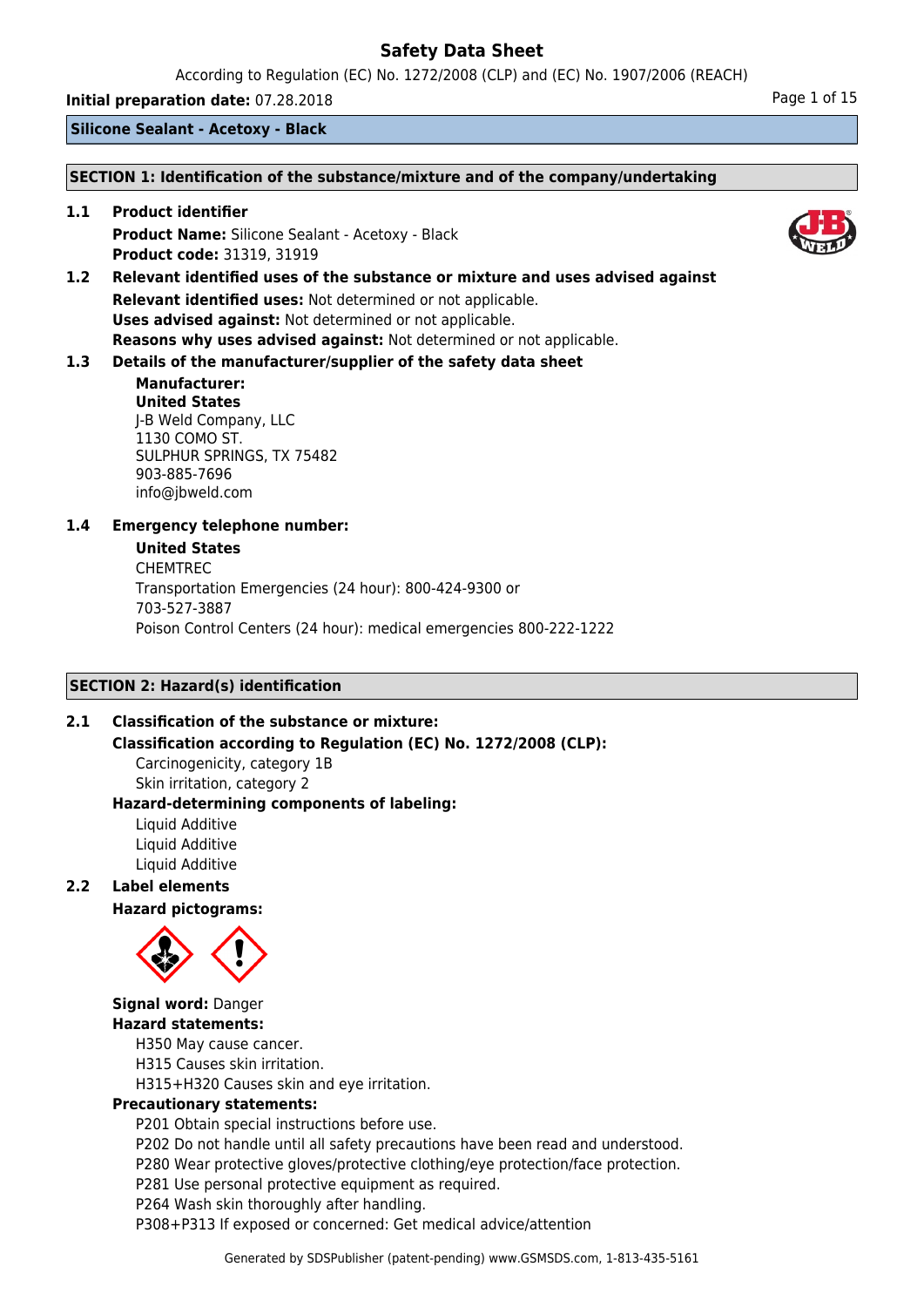According to Regulation (EC) No. 1272/2008 (CLP) and (EC) No. 1907/2006 (REACH)

# **Initial preparation date:** 07.28.2018 **Page 2 of 15**

## **Silicone Sealant - Acetoxy - Black**

P321 Specific treatment (see supplemental first aid instructions on this label).

P362 Take off contaminated clothing and wash before reuse

P302+P352 IF ON SKIN: Wash with plenty of soap and water.

P332+P313 If skin irritation occurs: Get medical advice/attention

P362+P364 Take off contaminated clothing and wash it before reuse.

P405 Store locked up.

P501 Dispose of contents/container in accordance with local regulation.

# **2.3 Other hazards:** None known

# **SECTION 3: Composition/information on ingredients**

**3.1 Substance:** Not applicable.

# **3.2 Mixture:**

| <b>Identification</b>                                | <b>Name</b>       | <b>Classification according to</b><br><b>Regulation (EC) No. 1272/2008</b><br>(CLP) | Weight % |
|------------------------------------------------------|-------------------|-------------------------------------------------------------------------------------|----------|
| CAS number:<br>13463-67-7<br>EC number:<br>236-675-5 | Powder            | Not classified                                                                      | < 5      |
| CAS number:<br>7631-86-9<br>EC number:<br>231-545-4  | Powder Additive   | Not classified                                                                      | < 5      |
| CAS number:<br>1317-65-3<br>EC number:<br>215-279-6  | Powder            | Not classified                                                                      | $35$     |
| CAS number:<br>70131-67-8                            | Resin             | Not classified                                                                      | $90$     |
| CAS number:<br>63148-62-9<br>EC number:<br>613-156-5 | Liquid Additive   | Not classified                                                                      | <10      |
| CAS number:<br>64742-46-7<br>EC number:<br>265-148-2 | Liquid Additive   | Carc. 1B; H350                                                                      | < 10     |
| CAS number:<br>4253-34-3<br>EC number:<br>224-221-9  | Liquid Additive   | Not classified                                                                      | $2$      |
| CAS number:<br>17689-77-9<br>EC number:<br>241-677-4 | Liquid Additive   | Not classified                                                                      | $2$      |
| CAS number:<br>1332-37-2<br>EC number:<br>215-570-8  | Pigment or Powder | Not classified                                                                      | < 5      |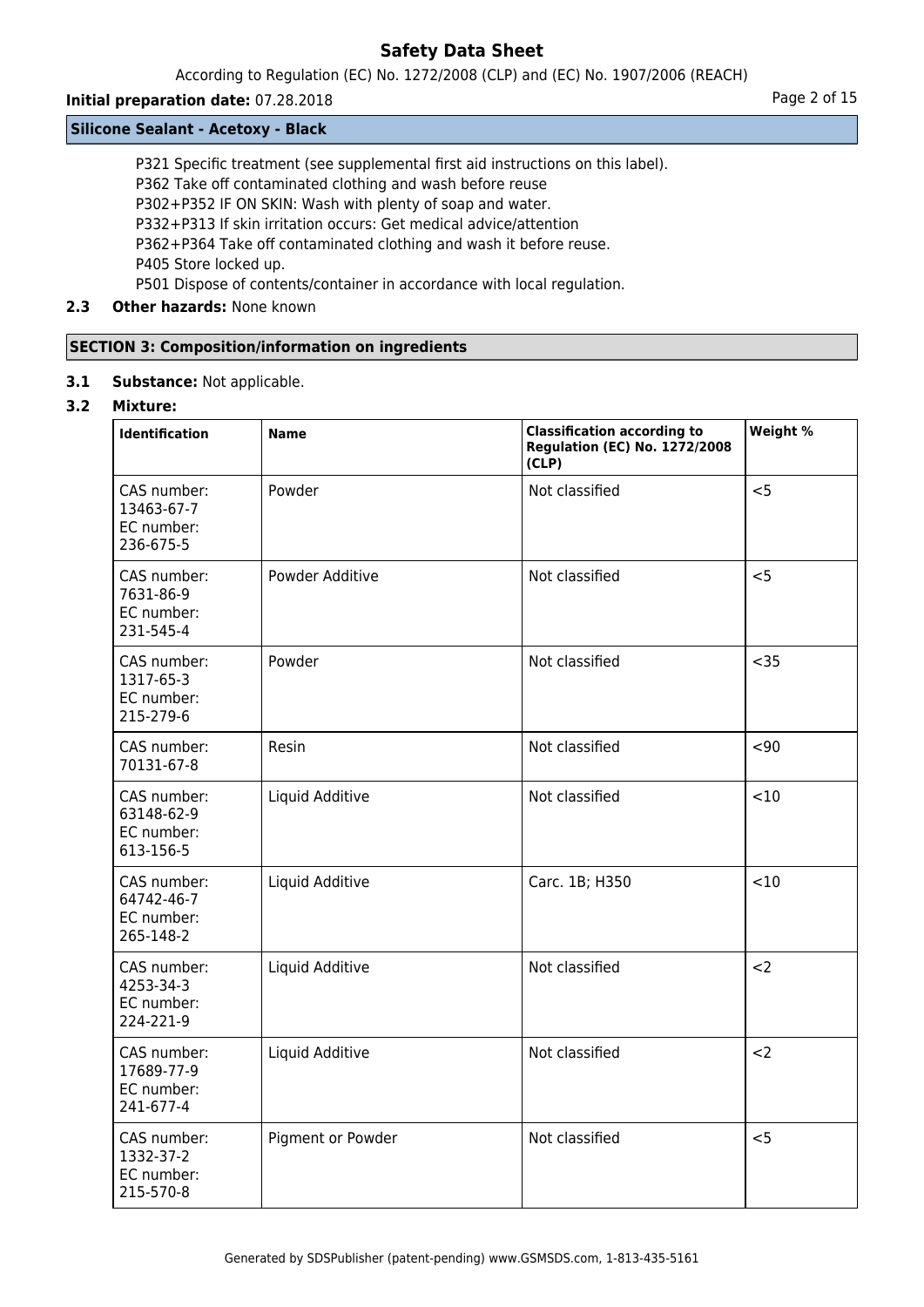According to Regulation (EC) No. 1272/2008 (CLP) and (EC) No. 1907/2006 (REACH)

# **Initial preparation date:** 07.28.2018 **Page 3 of 15** and the page 3 of 15 **Silicone Sealant - Acetoxy - Black**

| CAS number:<br>147-14-8<br>EC number:<br>205-685-1 | Pigment or Powder | Not classified |  |
|----------------------------------------------------|-------------------|----------------|--|

## **Additional information:**

Although this product contains Titanium Dioxide, the Titanium Dioxide is bound and the particles are not of respirable size.

Carbon black is classified as a carcinogen only in its respirable form. Since the carbon black in this product is not respirable, the product itself is not classified as a carcinogen in the form presented.

# **Full Text of H and EUH statements:** See section 16

**SECTION 4: First aid measures**

## **4.1 Description of first aid measures**

## **General notes:**

Not determined or not available.

### **Following inhalation:**

Loosen clothing as necessary and position individual in a comfortable position Maintain an unobstructed airway

Get medical advice/attention if you feel unwell

# **Following skin contact:**

Rinse affected area with soap and water

If symptoms develop or persist, seek medical attention

Take off all contaminated clothing

Gently blot or brush away excess product

Wash with plenty of lukewarm, gently flowing water

Get medical advice if skin irritation occurs or you feel unwell

## **Following eye contact:**

Rinse/flush exposed eye(s) gently using water for 15-20 minutes If symptoms develop or persist, seek medical attention

# **Following ingestion:**

Rinse mouth thoroughly

Seek medical attention if irritation, discomfort, or vomiting persists

# **4.2 Most important symptoms and effects, both acute and delayed**

## **Acute symptoms and effects:**

Not determined or not available.

### **Delayed symptoms and effects:**

Not determined or not available.

# **4.3 Indication of any immediate medical attention and special treatment needed**

## **Specific treatment:**

Not determined or not available.

## **Notes for the doctor:**

Not determined or not available

### **SECTION 5: Firefighting measures**

# **5.1 Extinguishing media**

# **Suitable extinguishing media:**

Use appropriate fire suppression agents for adjacent combustible materials or sources of ignition.

### **Unsuitable extinguishing media:**

Not determined or not applicable.

### **5.2 Special hazards arising from the substance or mixture:**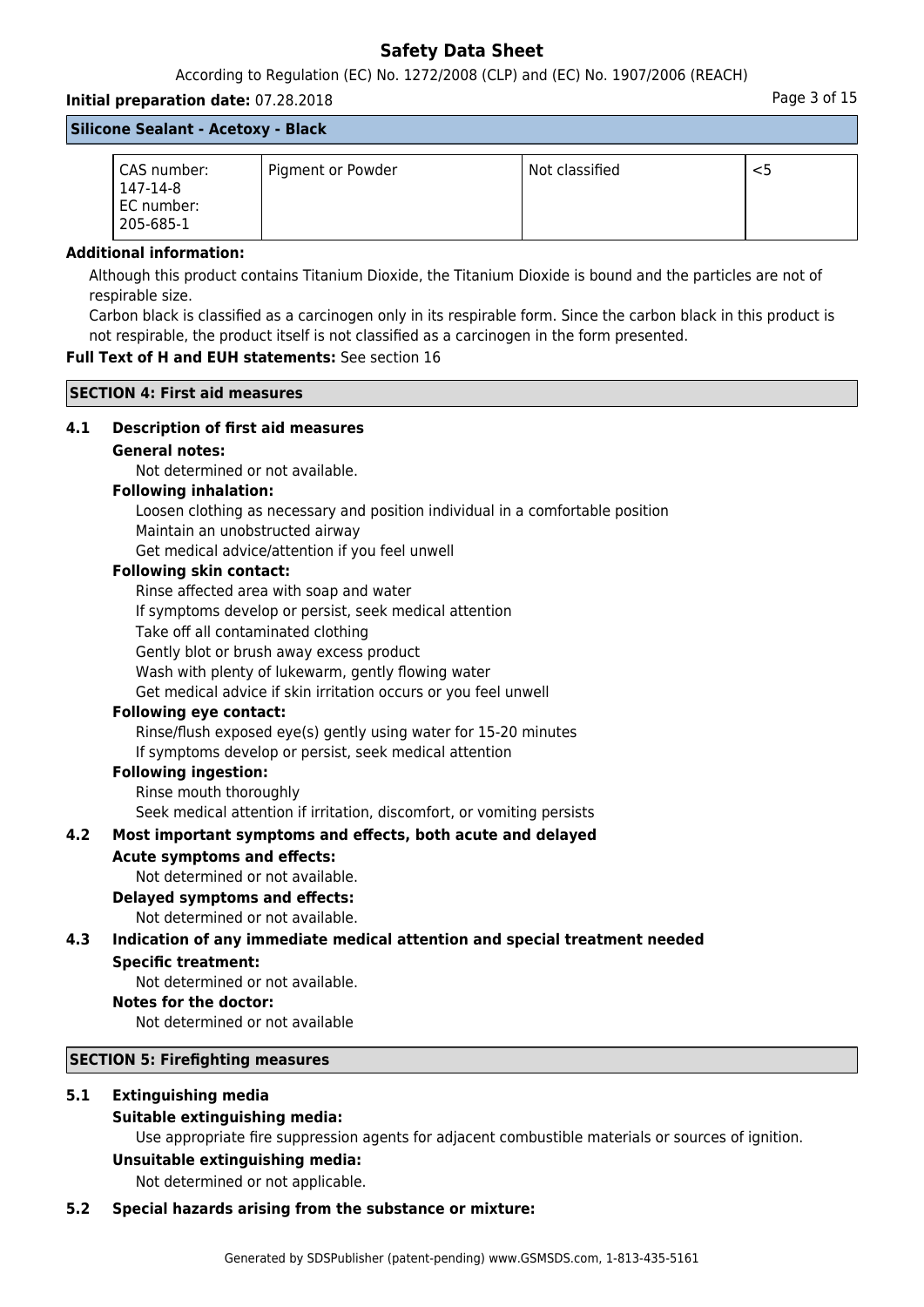According to Regulation (EC) No. 1272/2008 (CLP) and (EC) No. 1907/2006 (REACH)

## **Initial preparation date:** 07.28.2018 **Page 4 of 15**

## **Silicone Sealant - Acetoxy - Black**

Thermal decomposition can lead to release of irritating gases and vapors.

## **5.3 Advice for firefighters**

## **Personal protection equipment:**

Use typical firefighting equipment, self-contained breathing apparatus, special tightly sealed suit.

## **Special precautions:**

Not determined or not applicable.

### **SECTION 6: Accidental release measures**

## **6.1 Personal precautions, protective equipment and emergency procedures:**

Ensure adequate ventilation. Ensure air handling systems are operational. Wear protective eye wear, gloves and clothing.

## **6.2 Environmental precautions:**

Should not be released into the environment. Prevent from reaching drains, sewer or waterway.

# **6.3 Methods and material for containment and cleaning up:**

Wear protective eye wear, gloves and clothing. Absorb with non-combustible liquid-binding material (sand, diatomaceus earth (clay), acid binders, universal binders). Dispose of contents / container in accordance with local regulations.

## **6.4 Reference to other sections:**

Not determined or not applicable.

## **SECTION 7: Handling and storage**

# **7.1 Precautions for safe handling:**

Use only with adequate ventilation. Avoid breathing mist or vapor. Do not eat, drink, smoke or use personal products when handling chemical substances.

# **7.2 Conditions for safe storage, including any incompatibilities:**

Keep container tightly sealed. Protect from freezing and physical damage.

Store in a cool, well-ventilated area.

# **7.3 Specific end use(s):**

Not determined or not applicable.

# **SECTION 8: Exposure controls/personal protection**







# **8.1 Control parameters**

Only those substances with limit values have been included below.

## **Occupational Exposure limit values:**

| Country (Legal Basis) | <b>Substance</b> | l Identifier | <b>Permissible concentration</b>                 |
|-----------------------|------------------|--------------|--------------------------------------------------|
| l Romania             | Liquid Additive  |              | $163148-62-9$ 8-Hour TWA: 200 mg/m <sup>3</sup>  |
|                       | Liquid Additive  |              | 63148-62-9 15-minute STEL: 300 mg/m <sup>3</sup> |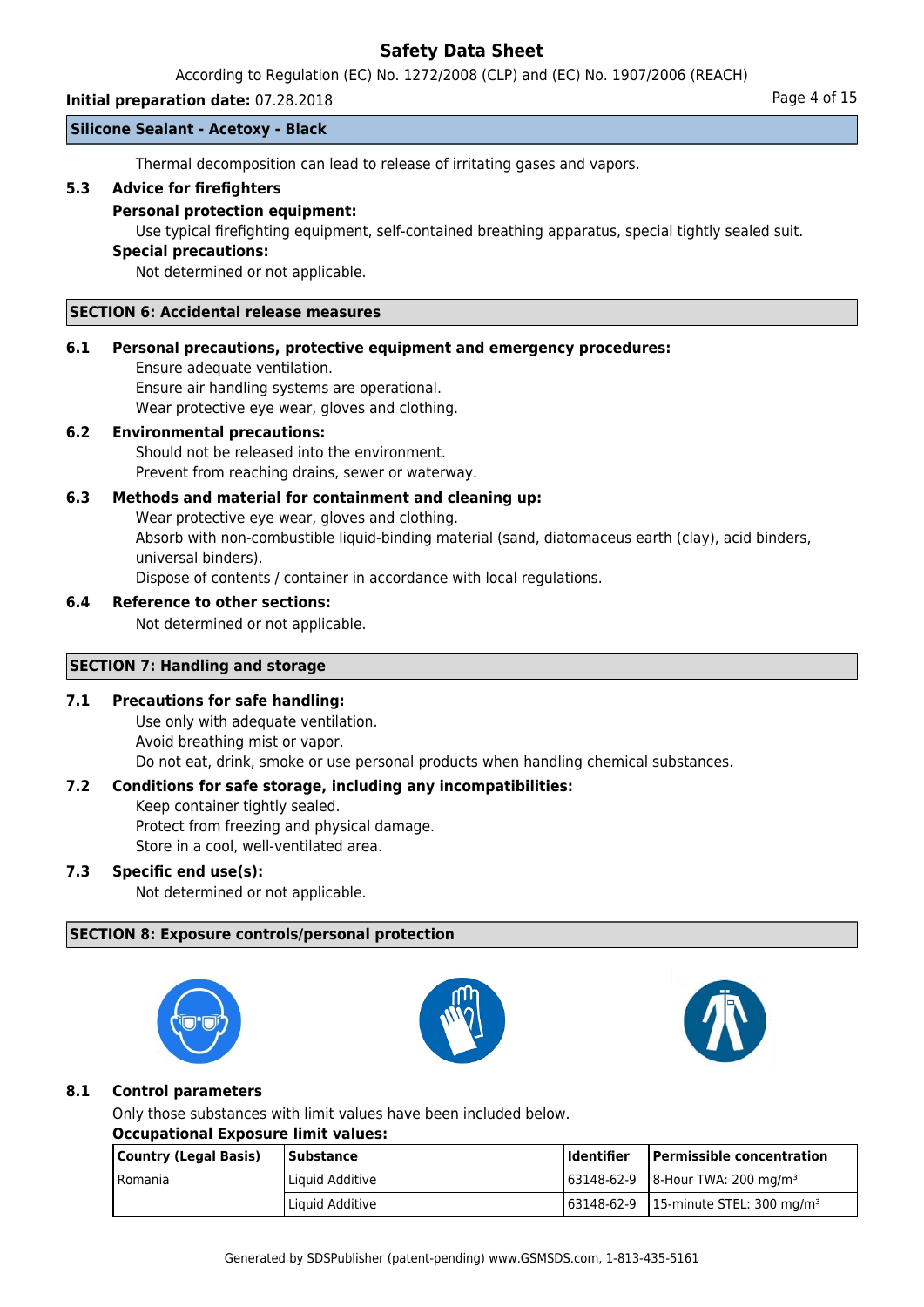# According to Regulation (EC) No. 1272/2008 (CLP) and (EC) No. 1907/2006 (REACH)

# **Initial preparation date:** 07.28.2018 **Page 1 and 2018** Page 5 of 15

| <b>Country (Legal Basis)</b> | <b>Substance</b>  | Identifier | <b>Permissible concentration</b>                                                                                                                                 |
|------------------------------|-------------------|------------|------------------------------------------------------------------------------------------------------------------------------------------------------------------|
|                              | Powder            | 1317-65-3  | TWA 8-hr: 10 mg/m <sup>3</sup>                                                                                                                                   |
|                              | Powder            | 13463-67-7 | OEL: TWA 10.0 mg/m <sup>3</sup> 8-hr                                                                                                                             |
|                              | Powder            | 13463-67-7 | OEL: STEL 15 mg/m <sup>3</sup> 15-min                                                                                                                            |
|                              | Liquid Additive   | 64742-46-7 | 8-hour TWA: 5 mg/m <sup>3</sup> (Mineral<br>oils)                                                                                                                |
|                              | Liquid Additive   | 64742-46-7 | 15-minute STEL: 10 mg/m <sup>3</sup><br>(Mineral oils)                                                                                                           |
|                              | Liquid Additive   | 64742-46-7 | 8-hour TWA: 100 mg/m <sup>3</sup> [Solvent<br>naphtha (coal tar)]                                                                                                |
|                              | Liquid Additive   | 64742-46-7 | 15-minute STEL: 200 mg/m <sup>3</sup><br>[Solvent naphtha (coal tar)]                                                                                            |
| <b>Bulgaria</b>              | Liquid Additive   | 64742-46-7 | TWA: 5.0 mg/m <sup>3</sup> (Oil - mineral,<br>petroleum)                                                                                                         |
|                              | Powder            | 1317-65-3  | TWA: 10 mg/m <sup>3</sup>                                                                                                                                        |
|                              | Powder Additive   | 7631-86-9  | TWA: 0.07 mg/m <sup>3</sup> (Free silicon<br>dioxide, amorphous, synthetic<br>from condensation and<br>electrothermal processes,<br>respirable fraction)         |
|                              | Powder            | 13463-67-7 | OEL: TWA 10.0 mg/m <sup>3</sup><br>(Respirable dust)                                                                                                             |
|                              | Powder Additive   | 7631-86-9  | TWA: 4 mg/m <sup>3</sup> ( Free silicon<br>dioxide, amorphous and<br>crystalline, from natural<br>sedimentation (opal, chalcedony,<br>etc.), inhalable fraction) |
|                              | Powder Additive   | 7631-86-9  | TWA: 10 mg/m <sup>3</sup> (Free silicon<br>dioxide, amorphous, synthetic<br>from condensation and<br>electrothermal processes,<br>inhalable fraction)            |
|                              | Powder Additive   | 7631-86-9  | TWA: 1 mg/m <sup>3</sup> (Free silicon<br>dioxide, amorphous and<br>crystalline, from natural<br>sedimentation (opal, chalcedony,<br>etc.), respirable fraction) |
| Czech Republic               | Liquid Additive   | 64742-46-7 | 8-hour TWA: 5 mg/m <sup>3</sup> (Mineral<br>oils, aerosol)                                                                                                       |
|                              | Liquid Additive   | 64742-46-7 | Ceiling limit (NPK-P): 10 mg/m <sup>3</sup><br>(Mineral oils, aerosol)                                                                                           |
|                              | Powder            | 1317-65-3  | TWA 8-hr: 10 mg/m <sup>3</sup>                                                                                                                                   |
|                              | Powder Additive   | 7631-86-9  | 8-hour TWA: 4.0 mg/m <sup>3</sup> (dust)                                                                                                                         |
| Hungary                      | Pigment or Powder | 147-14-8   | 8-hour TWA (AK Value): 1 mg/m <sup>3</sup>                                                                                                                       |
|                              | Pigment or Powder | 147-14-8   | 60-minute STEL (CK Value): 4<br>mg/m <sup>3</sup>                                                                                                                |
|                              | Liquid Additive   | 64742-46-7 | Ceiling Limit (MK Value): 5<br>mg/m <sup>3</sup> [Oil smog (mineral oil)]                                                                                        |
|                              | Powder            | 1317-65-3  | ÁK Value TWA 8-hr: 221 mg/m <sup>3</sup> ;<br>CK Value STEL 60-min 442<br>mg/m <sup>3</sup>                                                                      |
| Latvia                       | Pigment or Powder | 147-14-8   | 8-hour TWA: 5 mg/m <sup>3</sup>                                                                                                                                  |
|                              | Liquid Additive   | 64742-46-7 | 8-hour TWA: 10 mg/m <sup>3</sup> (Naphtha)                                                                                                                       |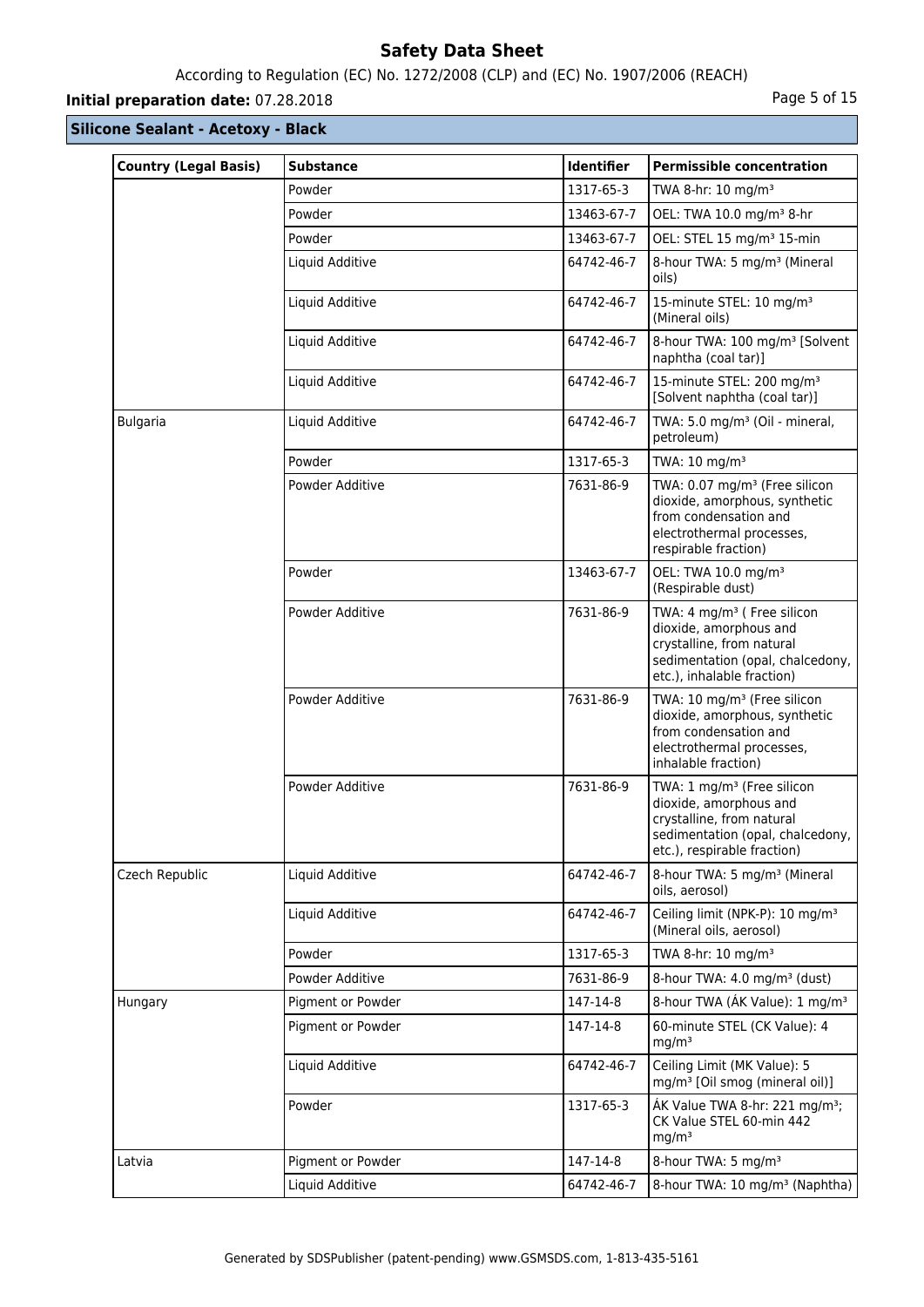# According to Regulation (EC) No. 1272/2008 (CLP) and (EC) No. 1907/2006 (REACH)

# **Initial preparation date:** 07.28.2018 **Page 6 of 15**

| <b>Country (Legal Basis)</b> | <b>Substance</b>  | <b>Identifier</b> | <b>Permissible concentration</b>                                                                                      |
|------------------------------|-------------------|-------------------|-----------------------------------------------------------------------------------------------------------------------|
|                              | Liquid Additive   | 64742-46-7        | 8-hour TWA: 100 mg/m <sup>3</sup><br>(Petroleum benzin)                                                               |
|                              | Powder            | 13463-67-7        | OEL: TWA 10.0 mg/m <sup>3</sup> 8-hr                                                                                  |
|                              | Powder Additive   | 7631-86-9         | 8-hour TWA: 1 mg/m <sup>3</sup>                                                                                       |
| Estonia                      | Liquid Additive   | 64742-46-7        | 8-hour TWA: 1 mg/m <sup>3</sup> [Oil<br>(naphtha) vapors]                                                             |
|                              | Powder            | 1317-65-3         | TWA 8-hr: 10 mg/m <sup>3</sup> ; 5 mg/m <sup>3</sup><br>(Fine dust)                                                   |
|                              | Powder            | 13463-67-7        | OEL: TWA 5 mg/m <sup>3</sup> 8-hr                                                                                     |
|                              | Powder Additive   | 7631-86-9         | 8-hour TWA: 2 mg/m <sup>3</sup> (fine dust)                                                                           |
| Lithuania                    | Pigment or Powder | 147-14-8          | 8-hour TWA: 5 mg/m <sup>3</sup>                                                                                       |
|                              | Liquid Additive   | 64742-46-7        | 8-hour TWA: 1 mg/m <sup>3</sup> (Oil mist,<br>including smoke)                                                        |
|                              | Liquid Additive   | 64742-46-7        | 15-minute STEL: 3 mg/m <sup>3</sup> (Oil<br>mist, including smoke)                                                    |
|                              | Liquid Additive   | 64742-46-7        | 8-hour TWA: 180 mg/m <sup>3</sup> (50<br>ppm) [Petrol ether (industrial) -<br>hexane based]                           |
|                              | Liquid Additive   | 64742-46-7        | 15-minute STEL: 250 mg/m <sup>3</sup> (75<br>ppm) [Petrol ether (industrial) -<br>hexane based]                       |
|                              | Powder            | 13463-67-7        | OEL: TWA 5 mg/m <sup>3</sup> 8-hr                                                                                     |
|                              | Liquid Additive   | 64742-46-7        | 8-hour TWA: 800 mg/m <sup>3</sup> (200<br>ppm) [Petrol ether (industrial) -<br>heptane based (< 5% n-hexane)]         |
|                              | Liquid Additive   | 64742-46-7        | 15-minute STEL: 1200 mg/m <sup>3</sup><br>(300 ppm) [Petrol ether<br>(industrial) - heptane based (<<br>5% n-hexane)] |
|                              | Liquid Additive   | 64742-46-7        | 8-hour TWA: 900 mg/m <sup>3</sup> (200<br>ppm) [Petrol ether (industrial) -<br>octane based]                          |
|                              | Liquid Additive   | 64742-46-7        | 15-minute STEL: 1400 mg/m <sup>3</sup><br>(300 ppm) [Petrol ether<br>(industrial) - octane based]                     |
| Slovenia                     | Pigment or Powder | 147-14-8          | 8-hour TWA: 1 mg/m <sup>3</sup>                                                                                       |
|                              | Pigment or Powder | 147-14-8          | STEL: 4 mg/m <sup>3</sup>                                                                                             |
|                              | Powder Additive   | 7631-86-9         | 8-hour TWA: 4 mg/m <sup>3</sup> (Silica,<br>inhalable fraction)                                                       |
| Croatia                      | Powder            | 1317-65-3         | TWA 8-hr: 10 mg/m <sup>3</sup> (Total dust);<br>4 mg/m <sup>3</sup> (Respirable dust)                                 |
|                              | Powder            | 13463-67-7        | OEL: TWA 10.0 mg/m <sup>3</sup> (Total<br>dust) 15-min                                                                |
|                              | Powder            | 13463-67-7        | OEL: TWA 4.0 mg/m <sup>3</sup> (Respirable<br>dust) 15-min                                                            |
|                              | Powder Additive   | 7631-86-9         | Maximum (8 hr) allowable<br>concentration: 6 mg/m <sup>3</sup> (Total<br>dust)                                        |
|                              | Powder Additive   | 7631-86-9         | Maximum (8 hr) allowable<br>concentration: 2.4 mg/m <sup>3</sup><br>(Respirable dust)                                 |
| Cyprus                       | Powder            | 13463-67-7        | OEL: TWA 10.0 mg/m <sup>3</sup> 8-hr                                                                                  |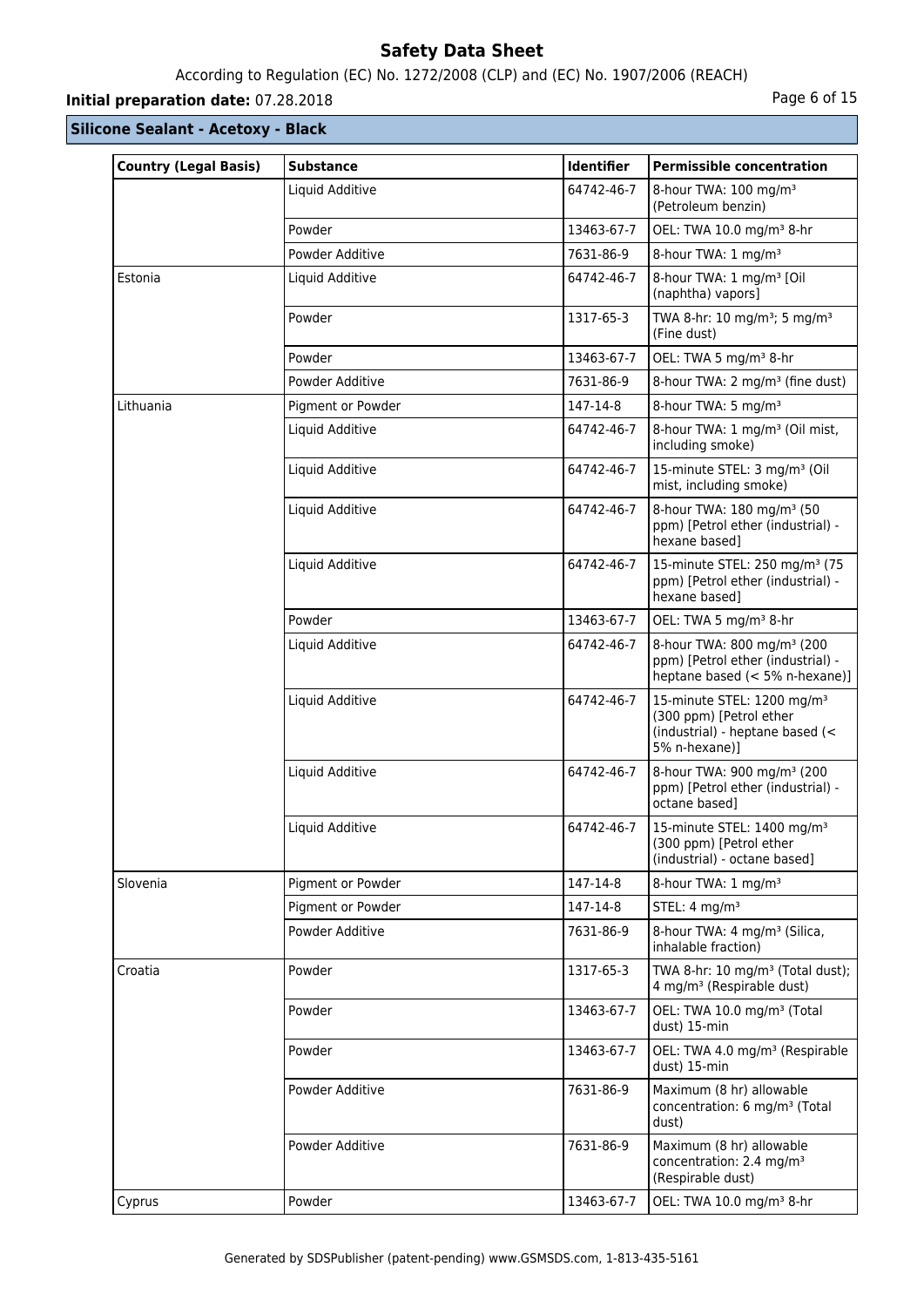# According to Regulation (EC) No. 1272/2008 (CLP) and (EC) No. 1907/2006 (REACH)

# **Initial preparation date:** 07.28.2018 **Page 7 of 15**

| <b>Country (Legal Basis)</b> | <b>Substance</b>  | Identifier | <b>Permissible concentration</b>                                                                                                              |
|------------------------------|-------------------|------------|-----------------------------------------------------------------------------------------------------------------------------------------------|
|                              | Powder Additive   | 7631-86-9  | 8-hour TWA: 5 mg/m <sup>3</sup> (Silicon<br>dioxide (amorphous) (particles ><br>5 micrometers))                                               |
|                              | Powder Additive   | 7631-86-9  | 8-hour TWA: 2 mg/m <sup>3</sup> (Silicon<br>dioxide (amorphous) (particles ><br>5 micrometers))                                               |
| Finland                      | Pigment or Powder | 147-14-8   | 8-hour limit: 0.02 mg/m <sup>3</sup>                                                                                                          |
|                              | Powder            | 1317-65-3  | TWA 8-hr: 10 mg/m <sup>3</sup>                                                                                                                |
|                              | Powder            | 13463-67-7 | OEL: TWA 10.0 mg/m <sup>3</sup> 8-hr                                                                                                          |
|                              | Powder Additive   | 7631-86-9  | 8-hour limit: 5 mg/m <sup>3</sup>                                                                                                             |
|                              | Liquid Additive   | 64742-46-7 | 8-hour limit: 5 mg/m <sup>3</sup>                                                                                                             |
| Austria                      | Pigment or Powder | 147-14-8   | MAK TWA: 0.1 mg/m <sup>3</sup>                                                                                                                |
|                              | Pigment or Powder | 147-14-8   | MAK STEL: 0.4 mg/m <sup>3</sup>                                                                                                               |
|                              | Powder            | 13463-67-7 | OEL: TWA 5 mg/m <sup>3</sup>                                                                                                                  |
|                              | Powder            | 13463-67-7 | OEL: STEL 10 mg/m <sup>3</sup>                                                                                                                |
|                              | Powder Additive   | 7631-86-9  | TWA: $4 \text{ mg/m}^3$                                                                                                                       |
| Italy                        | Pigment or Powder | 147-14-8   | 8-hour TWA: 0.2 mg/m <sup>3</sup>                                                                                                             |
|                              | Powder            | 13463-67-7 | OEL: TWA 10.0 mg/m <sup>3</sup> 8-hr                                                                                                          |
|                              | Liquid Additive   | 64742-46-7 | 8-hour TWA: 5 mg/m <sup>3</sup> (Mineral<br>oil, excluding metal working<br>fluids, pure, highly and severely<br>refined; Inhalable fraction) |
| Slovakia                     | Powder            | 1317-65-3  | NPEL TWA 8-hr: 10 mg/m <sup>3</sup>                                                                                                           |
|                              | Powder            | 13463-67-7 | OEL: TWA (NPEL) 5 mg/m <sup>3</sup> 8-hr                                                                                                      |
|                              | Powder Additive   | 7631-86-9  | 8-hour TWA (NPEL): 4 mg/m <sup>3</sup><br>(Silica, amorphous (heat and wet<br>processes, unfired diatomaceous<br>earth, diatomite))           |
|                              | Powder Additive   | 7631-86-9  | 8-hour TWA (NPEL): 0.3 mg/m <sup>3</sup><br>(Silica, amorphous (fused silica,<br>fused silica, fumes, burnt<br>diatomaceous earth))           |
|                              | Liquid Additive   | 64742-46-7 | 8-hour TWA (NPEL): 5 ppm (1<br>mg/m <sup>3</sup> ) [Liquid mineral oil mist,<br>fumes]                                                        |
|                              | Liquid Additive   | 64742-46-7 | 15-minute STEL (NPEL): 15 ppm<br>(3 mg/m <sup>3</sup> ) [Liquid mineral oil<br>mist, fumes]                                                   |
| Belgium                      | Powder            | 1317-65-3  | TWA 8-hr: 10 mg/m <sup>3</sup>                                                                                                                |
|                              | Powder            | 13463-67-7 | OEL: TWA 10.0 mg/m <sup>3</sup> 8-hr                                                                                                          |
|                              | Powder Additive   | 7631-86-9  | 8-hour TWA: 10 mg/m <sup>3</sup>                                                                                                              |
|                              | Liquid Additive   | 64742-46-7 | 8-hour TWA: 5 mg/m <sup>3</sup> [Mineral]<br>oils (mist)]                                                                                     |
|                              | Liquid Additive   | 64742-46-7 | 15-minute STEL: 10 mg/m <sup>3</sup><br>[Mineral oils (mist)]                                                                                 |
| Poland                       | Powder            | 13463-67-7 | OEL: TWA (NDS) 10.0 mg/m <sup>3</sup> 8-hr                                                                                                    |
|                              | Liquid Additive   | 64742-46-7 | 8-hour TWA (NDS): 500 mg/m <sup>3</sup><br>(Benzine, extraction)                                                                              |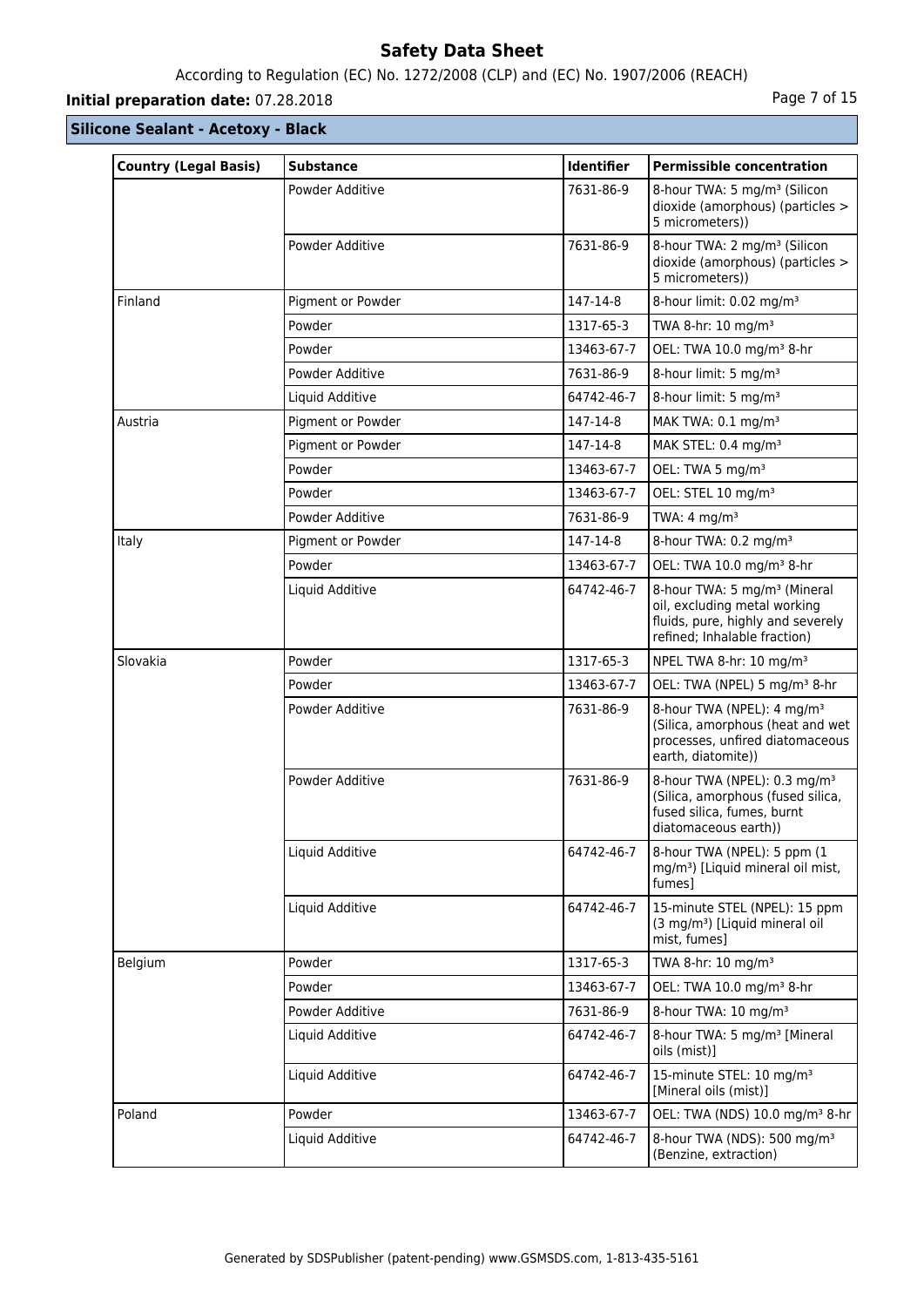# According to Regulation (EC) No. 1272/2008 (CLP) and (EC) No. 1907/2006 (REACH)

# **Initial preparation date:** 07.28.2018 **Page 8 of 15**

| <b>Country (Legal Basis)</b> | <b>Substance</b> | <b>Identifier</b> | <b>Permissible concentration</b>                                                                                                                                     |
|------------------------------|------------------|-------------------|----------------------------------------------------------------------------------------------------------------------------------------------------------------------|
|                              | Powder Additive  | 7631-86-9         | 8-hour TWA (NDS): 10 mg/m <sup>3</sup><br>(Dusts of amorphous and<br>synthetic silicas, amorphous<br>synthetic silica (precipitated and<br>gel), inhalable fraction) |
|                              | Powder Additive  | 7631-86-9         | 8-hour TWA (NDS): 2 mg/m <sup>3</sup><br>(Dusts of amorphous and<br>synthetic silicas, amorphous<br>synthetic silica (precipitated and<br>gel), respirable fraction) |
|                              | Liquid Additive  | 64742-46-7        | 15-minute STEL (NDSCh): 1500<br>mg/m <sup>3</sup> (Benzine, extraction)                                                                                              |
|                              | Liquid Additive  | 64742-46-7        | 8-hour TWA (NDS): 5 mg/m <sup>3</sup><br>(Highly refined mineral oils with<br>the exception of cutting fluids,<br>Inhalable fraction)                                |
| France                       | Powder           | 1317-65-3         | VME TWA: 10 mg/m <sup>3</sup>                                                                                                                                        |
|                              | Powder           | 13463-67-7        | OEL: (VME) 10 mg/m <sup>3</sup>                                                                                                                                      |
| Greece                       | Powder           | 1317-65-3         | TWA 8-hr: 10 mg/m <sup>3</sup> (Inhalable<br>dust); 5 mg/m <sup>3</sup> (Respirable dust)                                                                            |
|                              | Powder           | 13463-67-7        | OEL: TWA 10.0 mg/m <sup>3</sup> (Inhalable)<br>8-hr                                                                                                                  |
|                              | Powder           | 13463-67-7        | OEL: TWA 5.0 mg/m <sup>3</sup> (Respirable<br>dust) 8-hr                                                                                                             |
|                              | Liquid Additive  | 64742-46-7        | 8-hour TWA: 5 mg/m <sup>3</sup> [Paraffin oil<br>$(mist)$ ]                                                                                                          |
| Ireland                      | Powder           | 1317-65-3         | TWA 8-hr: 10 mg/m <sup>3</sup> (Total dust);<br>4 mg/m <sup>3</sup> (Respirable dust)                                                                                |
|                              | Powder           | 13463-67-7        | OEL: TWA 10.0 mg/m <sup>3</sup> (Inhalable<br>dust) 8-hr                                                                                                             |
|                              | Powder Additive  | 7631-86-9         | 8-hour OEL (TWA): 6 mg/m <sup>3</sup><br>(Silica, amorphous, Total<br>inhalable dust)                                                                                |
|                              | Powder           | 13463-67-7        | OEL: TWA 4.0 mg/m <sup>3</sup> (Respirable<br>dust) 8-hr                                                                                                             |
|                              | Powder Additive  | 7631-86-9         | 8-hour OEL (TWA): 2.4 mg/m <sup>3</sup><br>(Silica, amorphous, Respirable<br>dust)                                                                                   |
|                              | Liquid Additive  | 64742-46-7        | 8-hour OEL (TWA): 5 mg/m <sup>3</sup><br>(Mineral oil, pure, highly and<br>severely refined; Inhalable<br>fraction)                                                  |
| United Kingdom               | Powder           | 1317-65-3         | TWA 8-hr: 10 mg/m <sup>3</sup> (Total dust);<br>4 mg/m <sup>3</sup> (Respirable dust)                                                                                |
|                              | Powder Additive  | 7631-86-9         | TWA: 6 mg/m <sup>3</sup> (Silica,<br>amorphous, inhalable dust)                                                                                                      |
|                              | Powder Additive  | 7631-86-9         | TWA: 2.4 mg/m <sup>3</sup> (Silica,<br>amorphous, respirable dust)                                                                                                   |
|                              | Powder           | 13463-67-7        | OEL: TWA 10.0 mg/m <sup>3</sup> (Total<br>dust)                                                                                                                      |
|                              | Powder           | 13463-67-7        | OEL: TWA 4.0 mg/m <sup>3</sup> (Respirable<br>dust)                                                                                                                  |
| Denmark                      | Powder           | 13463-67-7        | OEL: TWA 6.0 mg/m <sup>3</sup>                                                                                                                                       |
|                              | Liquid Additive  | 64742-46-7        | TWA: $1 \text{ mg/m}^3$                                                                                                                                              |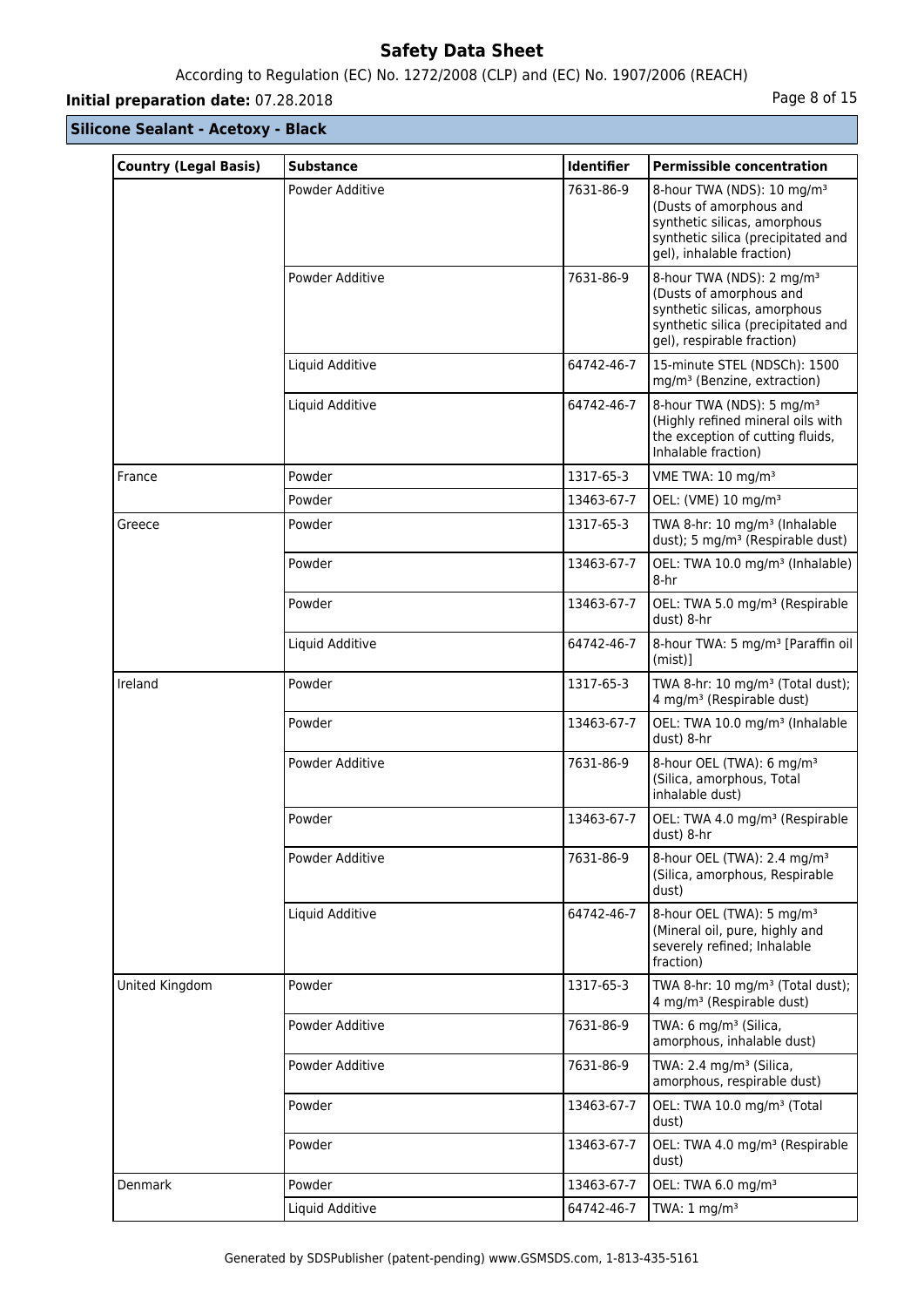# According to Regulation (EC) No. 1272/2008 (CLP) and (EC) No. 1907/2006 (REACH)

## **Initial preparation date:** 07.28.2018 **Page 9 of 15**

## **Silicone Sealant - Acetoxy - Black**

| <b>Country (Legal Basis)</b> | <b>Substance</b> | <b>Identifier</b> | <b>Permissible concentration</b>                                              |
|------------------------------|------------------|-------------------|-------------------------------------------------------------------------------|
| Germany                      | Powder Additive  | 7631-86-9         | Limit value: 4 mg/m <sup>3</sup>                                              |
| European Union               | Liquid Additive  | 64742-46-7        | SCOEL: 8-hour TWA: 5 mg/m <sup>3</sup>                                        |
| Portugal                     | Powder           | 13463-67-7        | OEL: TWA 10.0 mg/m <sup>3</sup> 8-hr                                          |
|                              | Liquid Additive  | 64742-46-7        | 8-hour exposure limit: 400 ppm                                                |
|                              | Liquid Additive  | 64742-46-7        | 8-hour exposure limit: 5 mg/m <sup>3</sup>                                    |
|                              | Liquid Additive  | 64742-46-7        | Short-term exposure limit: 10<br>mg/m <sup>3</sup>                            |
| Spain                        | Powder           | 13463-67-7        | OEL: (VLA ED) 10.0 mg/m <sup>3</sup> 8-hr                                     |
|                              | Liquid Additive  | 64742-46-7        | 8-hour daily exposure limit<br>(VLA_ED): 5 mg/m <sup>3</sup>                  |
|                              | Liquid Additive  | 64742-46-7        | 15-minute STEL (VLA-EC): 10<br>mg/m <sup>3</sup>                              |
| Sweden                       | Powder           | 13463-67-7        | OEL: (NGV) 5.0 (Total dust)<br>mg/m <sup>3</sup>                              |
|                              | Liquid Additive  | 64742-46-7        | Level Limit Value (NGV): 1 mg/m <sup>3</sup><br>(Oil mist including oil fume) |
|                              | Liquid Additive  | 64742-46-7        | Short Term Limit (KTV): 3 mg/m <sup>3</sup><br>(Oil mist including oil fume)  |
| Netherlands                  | Liquid Additive  | 64742-46-7        | Binding 8-hour TWA: 5 mg/m <sup>3</sup><br>[Oil mist (mineral oil)]           |

## **Biological limit values:**

No biological exposure limits noted for the ingredient(s).

### **Derived No Effect Level (DNEL):**

Not determined or not applicable.

## **Predicted No Effect Concentration (PNEC):**

Not determined or not applicable.

## **Information on monitoring procedures:**

Monitoring of the concentration of substances in the breathing zone of workers or in the general workplace may be required to confirm compliance with an OEL and adequacy of exposure controls Biological monitoring may also be appropriate for some substances

# **8.2 Exposure controls**

# **Appropriate engineering controls:**

Emergency eye wash fountains and safety showers should be available in the immediate vicinity of use or handling.

Provide exhaust ventilation or other engineering controls to keep the airborne concentrations of vapor and mists below the applicable workplace exposure limits (Occupational Exposure Limits-OELs) indicated above.

# **Personal protection equipment**

### **Eye and face protection:**

Safety goggles or glasses, or appropriate eye protection.

# **Skin and body protection:**

Select glove material impermeable and resistant to the substance.

Wear appropriate clothing to prevent any possibility of skin contact.

### **Respiratory protection:**

If engineering controls do not maintain airborne concentrations below recommended exposure limits (where applicable) or to an acceptable level (in countries where exposure limits have not been established), an approved respirator must be worn.

## **General hygienic measures:**

Avoid contact with skin, eyes and clothing.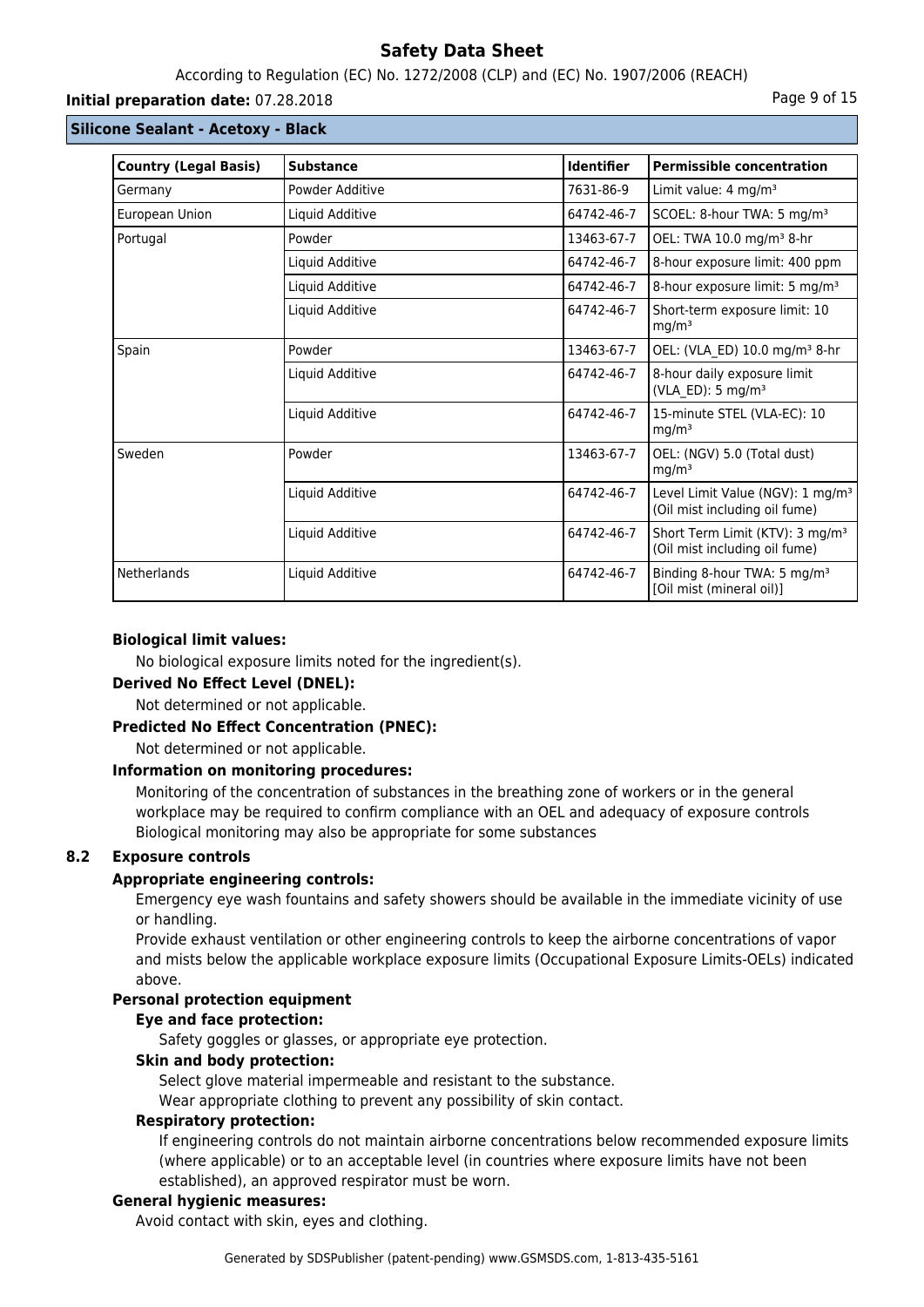According to Regulation (EC) No. 1272/2008 (CLP) and (EC) No. 1907/2006 (REACH)

## **Initial preparation date:** 07.28.2018 **Page 10 of 15** Page 10 of 15

#### **Silicone Sealant - Acetoxy - Black**

Wash hands before breaks and at the end of work. Wash contaminated clothing before reuse.

## **Environmental exposure controls:**

Select controls based on a risk assessment of local conditions. See section 6 for information on accidental release measures.

#### **SECTION 9: Physical and chemical properties**

#### **9.1 Information on basic physical and chemical properties**

| <b>Appearance</b>                                                                                                                                               | <b>Black paste</b>               |
|-----------------------------------------------------------------------------------------------------------------------------------------------------------------|----------------------------------|
| <b>Odor</b>                                                                                                                                                     | Not available                    |
| <b>Odor threshold</b>                                                                                                                                           | Not available                    |
| 'pH                                                                                                                                                             | Not available                    |
| <b>Melting point/freezing point</b>                                                                                                                             | Not available                    |
| Initial boiling point/range                                                                                                                                     | Not available                    |
| Flash point (closed cup)                                                                                                                                        | 100°C (212°F)                    |
| <b>Evaporation rate</b>                                                                                                                                         | Not available                    |
| <b>Flammability (solid, gas)</b>                                                                                                                                | Not available                    |
| <b>Upper flammability/explosive limit</b>                                                                                                                       | Not available                    |
| Lower flammability/explosive limit                                                                                                                              | Not available                    |
| <b>Vapor pressure</b>                                                                                                                                           | Not available                    |
| <b>Vapor density</b>                                                                                                                                            | Not available                    |
| <b>Density</b>                                                                                                                                                  | 1.015                            |
| <b>Relative density</b>                                                                                                                                         | Not available                    |
| <b>Solubilities</b>                                                                                                                                             | Not determined or not available. |
| Partition coefficient (n-octanol/water)                                                                                                                         | Not available                    |
| <b>Auto/Self-ignition temperature</b>                                                                                                                           | Not available                    |
| <b>Decomposition temperature</b>                                                                                                                                | Not available                    |
| <b>Dynamic viscosity</b>                                                                                                                                        | Not available                    |
| <b>Kinematic viscosity</b>                                                                                                                                      | Not available                    |
| <b>Explosive properties</b>                                                                                                                                     | Not available                    |
| <b>Oxidizing properties</b>                                                                                                                                     | Not available                    |
| $\bigcap_{i=1}^{n}$ $\bigcup_{i=1}^{n}$ $\bigcup_{i=1}^{n}$ $\bigcup_{i=1}^{n}$ $\bigcup_{i=1}^{n}$ $\bigcup_{i=1}^{n}$ $\bigcup_{i=1}^{n}$ $\bigcup_{i=1}^{n}$ |                                  |

### **9.2 Other information**

# **SECTION 10: Stability and reactivity**

# **10.1 Reactivity:**

Does not react under normal conditions of use and storage.

## **10.2 Chemical stability:**

Stable under normal conditions of use and storage.

## **10.3 Possibility of hazardous reactions:**

None under normal conditions of use and storage.

# **10.4 Conditions to avoid:**

None known.

# **10.5 Incompatible materials:**

None known.

**10.6 Hazardous decomposition products:** None known.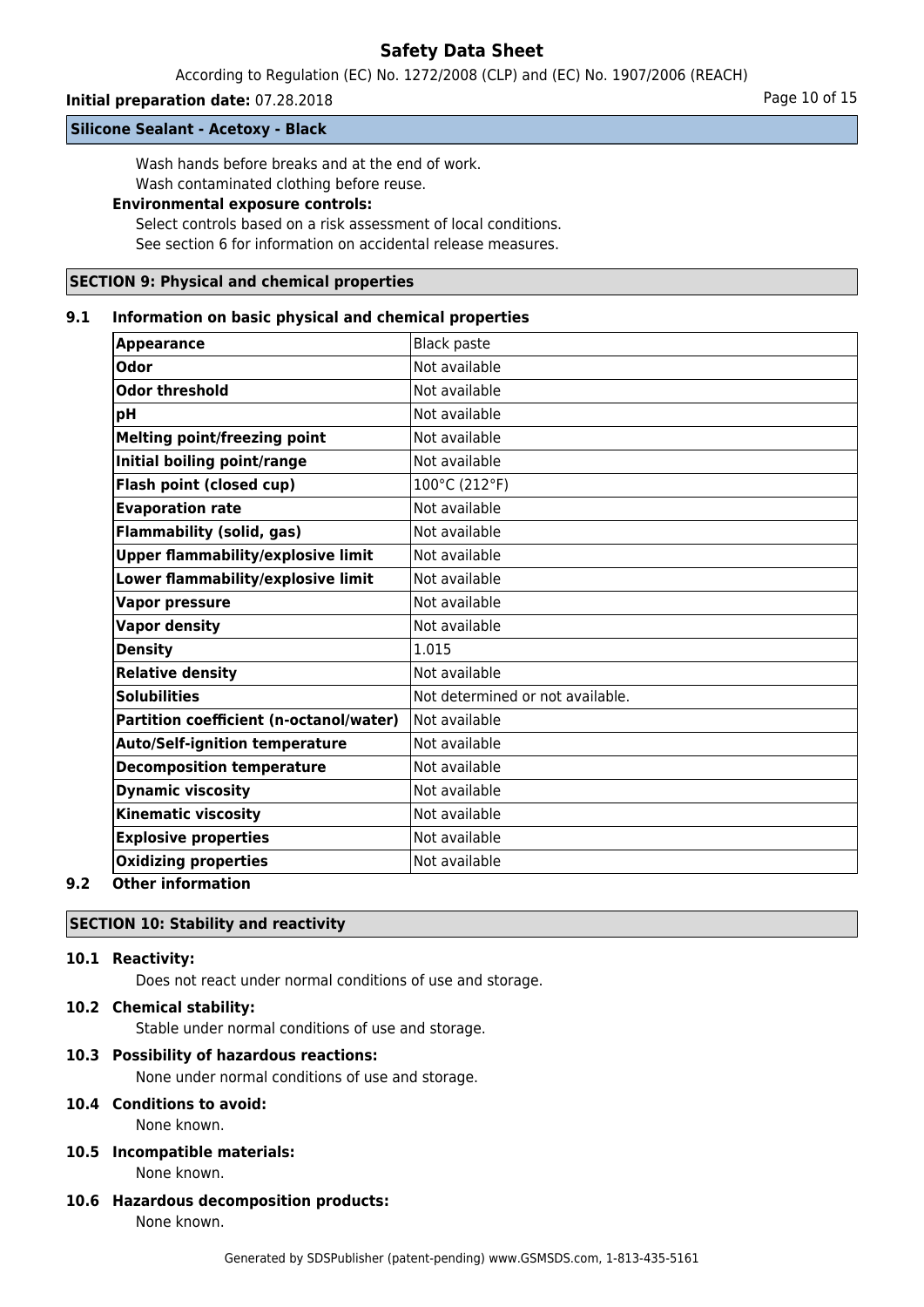According to Regulation (EC) No. 1272/2008 (CLP) and (EC) No. 1907/2006 (REACH)

#### **Initial preparation date:** 07.28.2018 **Page 11 of 15** and the page 11 of 15

**Silicone Sealant - Acetoxy - Black**

## **SECTION 11: Toxicological information**

#### **11.1 Information on toxicological effects**

#### **Acute toxicity**

**Assessment:** Based on available data, the classification criteria are not met.

**Product data:** No data available.

**Substance data:** No data available.

### **Skin corrosion/irritation**

**Assessment:** Causes skin irritation

**Product data:**

No data available.

#### **Substance data:**

| Name            | Result                                   |  |
|-----------------|------------------------------------------|--|
| Liquid Additive | Causes severe skin burns and eye damage. |  |
|                 | Causes severe skin burns and eye damage. |  |

## **Serious eye damage/irritation**

**Assessment:** Based on available data, the classification criteria are not met.

**Product data:**

No data available.

**Substance data:** No data available.

#### **Respiratory or skin sensitization**

**Assessment:** Based on available data, the classification criteria are not met.

- **Product data:**
- No data available.

**Substance data:** No data available.

### **Carcinogenicity**

**Assessment:** May cause cancer

**Product data:** No data available.

### **Substance data:**

| <b>Name</b> | <b>Species</b> | <b> Result</b>                                                           |
|-------------|----------------|--------------------------------------------------------------------------|
| Powder      |                | Not applicable. Airborne, unbound particles of respirable size are known |
|             |                | Ito cause cancer.                                                        |

#### **International Agency for Research on Cancer (IARC):**

| <b>Name</b>                 | <b>Classification</b>                                          |
|-----------------------------|----------------------------------------------------------------|
| Powder Additive             | Group 3 - Not classifiable as to its carcinogenicity to humans |
| <i><u><b>Powder</b></u></i> | Group 2B                                                       |

**National Toxicology Program (NTP):** None of the ingredients are listed.

#### **Germ cell mutagenicity**

**Assessment:** Based on available data, the classification criteria are not met.

**Product data:** No data available.

**Substance data:** No data available.

#### **Reproductive Toxicity**

**Assessment:** Based on available data, the classification criteria are not met.

**Product data:**

No data available.

**Substance data:** No data available.

#### **Specific target organ toxicity (single exposure)**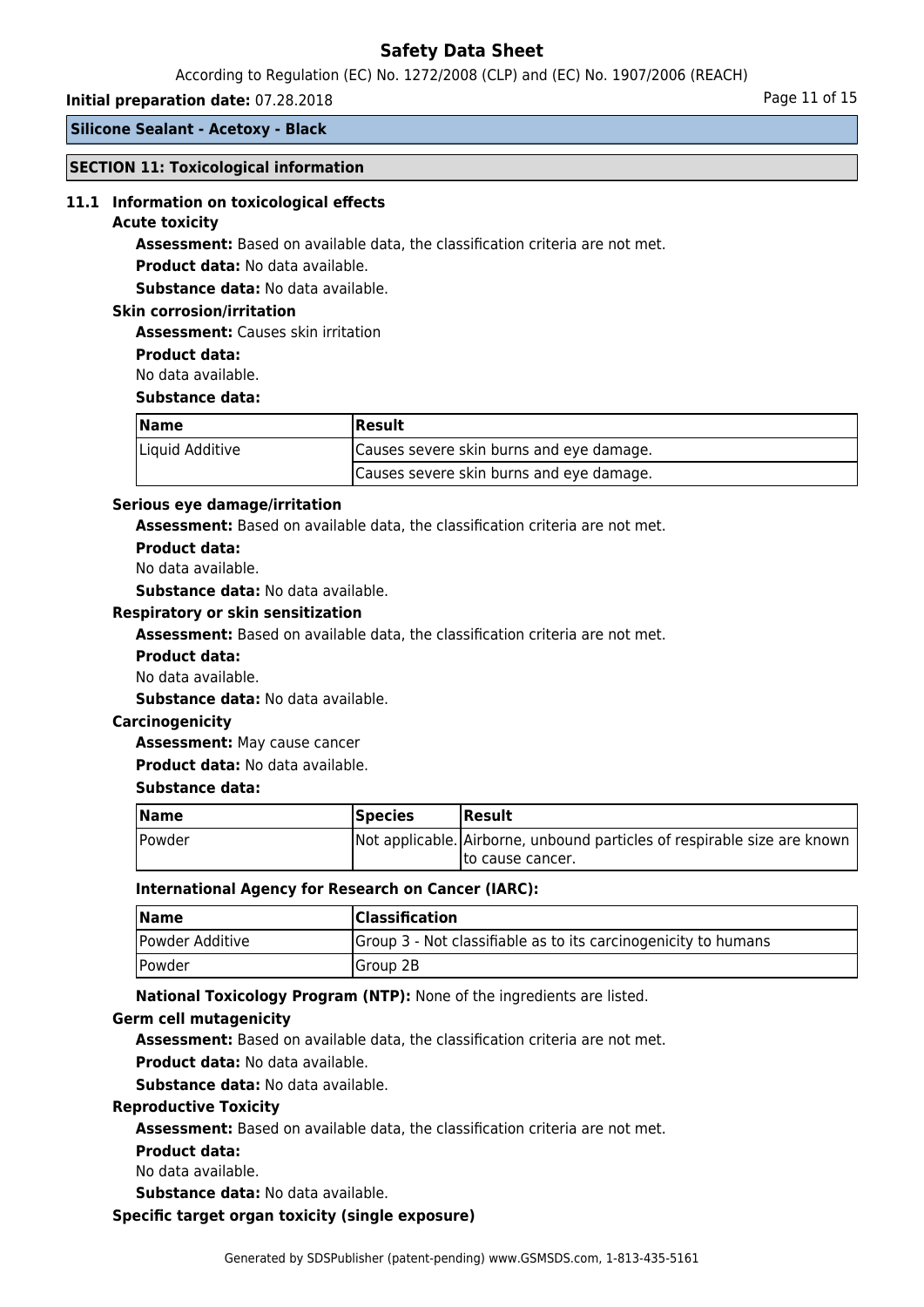According to Regulation (EC) No. 1272/2008 (CLP) and (EC) No. 1907/2006 (REACH)

## **Initial preparation date:** 07.28.2018 **Page 12 of 15**

### **Silicone Sealant - Acetoxy - Black**

**Assessment:** Based on available data, the classification criteria are not met. **Product data:** No data available.

**Substance data:** No data available.

# **Specific target organ toxicity (repeated exposure)**

**Assessment:** Based on available data, the classification criteria are not met.

## **Product data:**

No data available.

**Substance data:** No data available.

## **Aspiration toxicity**

**Assessment:** Based on available data, the classification criteria are not met.

## **Product data:**

No data available.

**Substance data:** No data available.

# **Information on likely routes of exposure:**

No data available.

# **Symptoms related to the physical, chemical and toxicological characteristics:**

No data available.

## **Other information:**

No data available.

# **SECTION 12: Ecological information**

## **12.1 Toxicity**

## **Acute (short-term) toxicity**

**Assessment:** Based on available data, the classification criteria are not met.

**Product data:** No data available.

**Substance data:** No data available.

# **Chronic (long-term) toxicity**

**Product data:** No data available.

**Substance data:** No data available.

# **12.2 Persistence and degradability**

**Product data:** No data available.

**Substance data:** No data available.

# **12.3 Bioaccumulative potential**

**Product data:** No data available.

**Substance data:** No data available.

# **12.4 Mobility in soil**

**Product data:** No data available. **Substance data:** No data available.

# **12.5 Results of PBT and vPvB assessment**

**PBT assessment:** This product does not contain any substances that are assessed to be a PBT. **vPvB assessment:** This product does not contain any substances that are assessed to be a vPvB.

# **12.6 Other adverse effects:** No data available.

# **SECTION 13: Disposal considerations**

# **13.1 Waste treatment methods**

### **Relevant information:**

It is the responsibility of the waste generator to properly characterize all waste materials according to applicable regulatory entities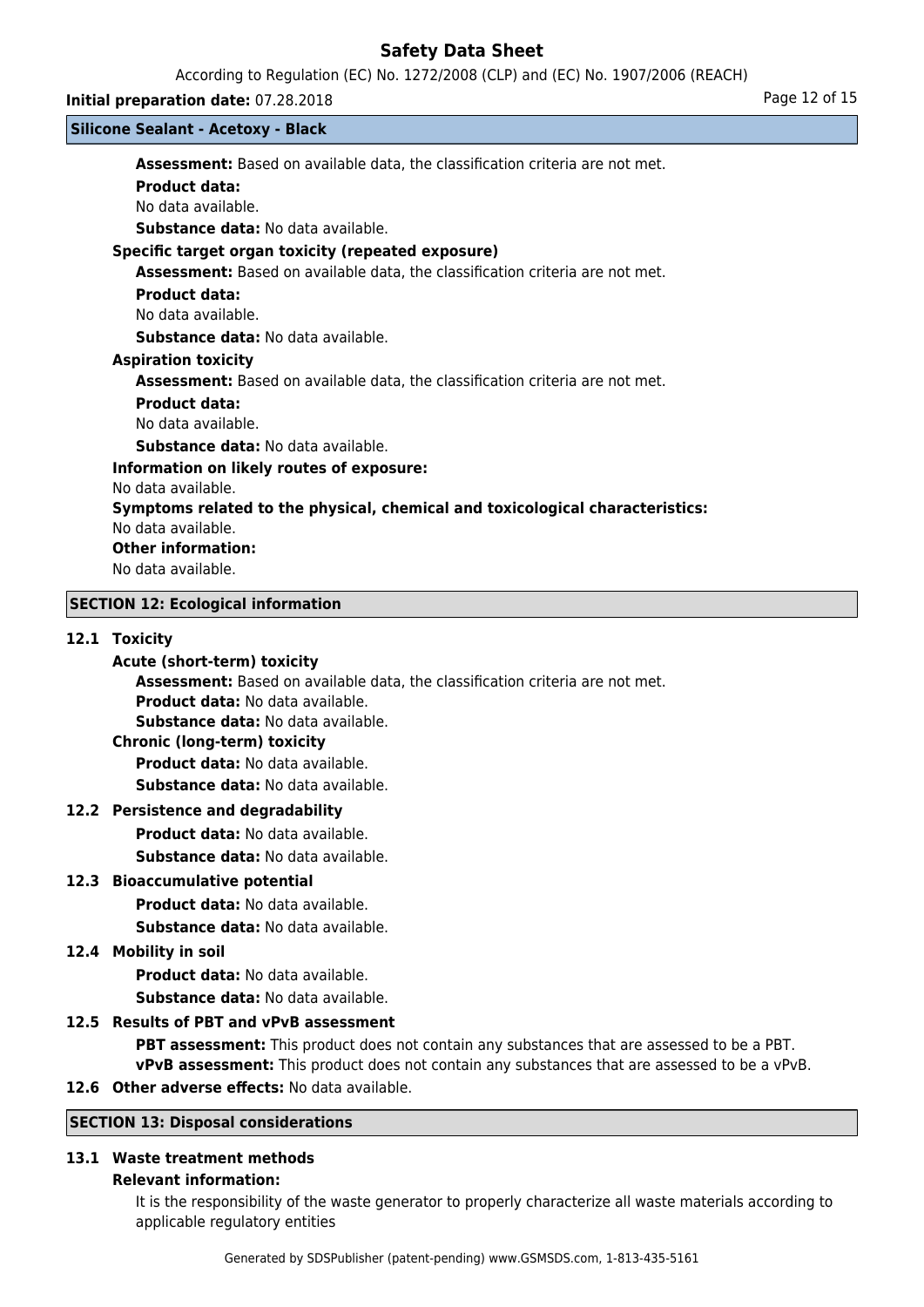According to Regulation (EC) No. 1272/2008 (CLP) and (EC) No. 1907/2006 (REACH)

# **Initial preparation date:** 07.28.2018 **Page 13 of 15** Page 13 of 15

# **Silicone Sealant - Acetoxy - Black**

## **SECTION 14: Transport information**

## **International Carriage of Dangerous Goods by Road/Rail (ADR/RID)**

| UN number                     | Not regulated |
|-------------------------------|---------------|
| UN proper shipping name       | Not regulated |
| UN transport hazard class(es) | <b>None</b>   |
| Packing group                 | <b>None</b>   |
| <b>Environmental hazards</b>  | <b>None</b>   |
| Special precautions for user  | l None        |

### **International Carriage of Dangerous Goods by Inland Waterways (ADN)**

| UN number                     | Not regulated |
|-------------------------------|---------------|
| UN proper shipping name       | Not regulated |
| UN transport hazard class(es) | <b>None</b>   |
| Packing group                 | <b>None</b>   |
| <b>Environmental hazards</b>  | <b>None</b>   |
| Special precautions for user  | l None        |

### **International Maritime Dangerous Goods (IMDG)**

| UN number                     | Not Regulated |
|-------------------------------|---------------|
| UN proper shipping name       | Not Regulated |
| UN transport hazard class(es) | <b>None</b>   |
| Packing group                 | None          |
| <b>Environmental hazards</b>  | None          |
| Special precautions for user  | <b>None</b>   |

### **International Air Transport Association Dangerous Goods Regulations (IATA-DGR)**

| UN number                     | Not Regulated |
|-------------------------------|---------------|
| UN proper shipping name       | Not Regulated |
| UN transport hazard class(es) | l None        |
| <b>Packing group</b>          | l None        |
| <b>Environmental hazards</b>  | l None        |
| Special precautions for user  | None          |

# **SECTION 15: Regulatory information**

# **15.1 Safety, health and environmental regulations/legislation specific for the substance or mixture.**

# **European regulations**

## **Inventory listing (EINECS):**

| 170131-67-8 | <b>I</b> Resin  | Not<br>lListed |
|-------------|-----------------|----------------|
| 163148-62-9 | Liquid Additive | Listed         |
| 164742-46-7 | Liquid Additive | Listed         |
| 4253-34-3   | Liquid Additive | ا Listed       |
| 17689-77-9  | Liquid Additive | Listed         |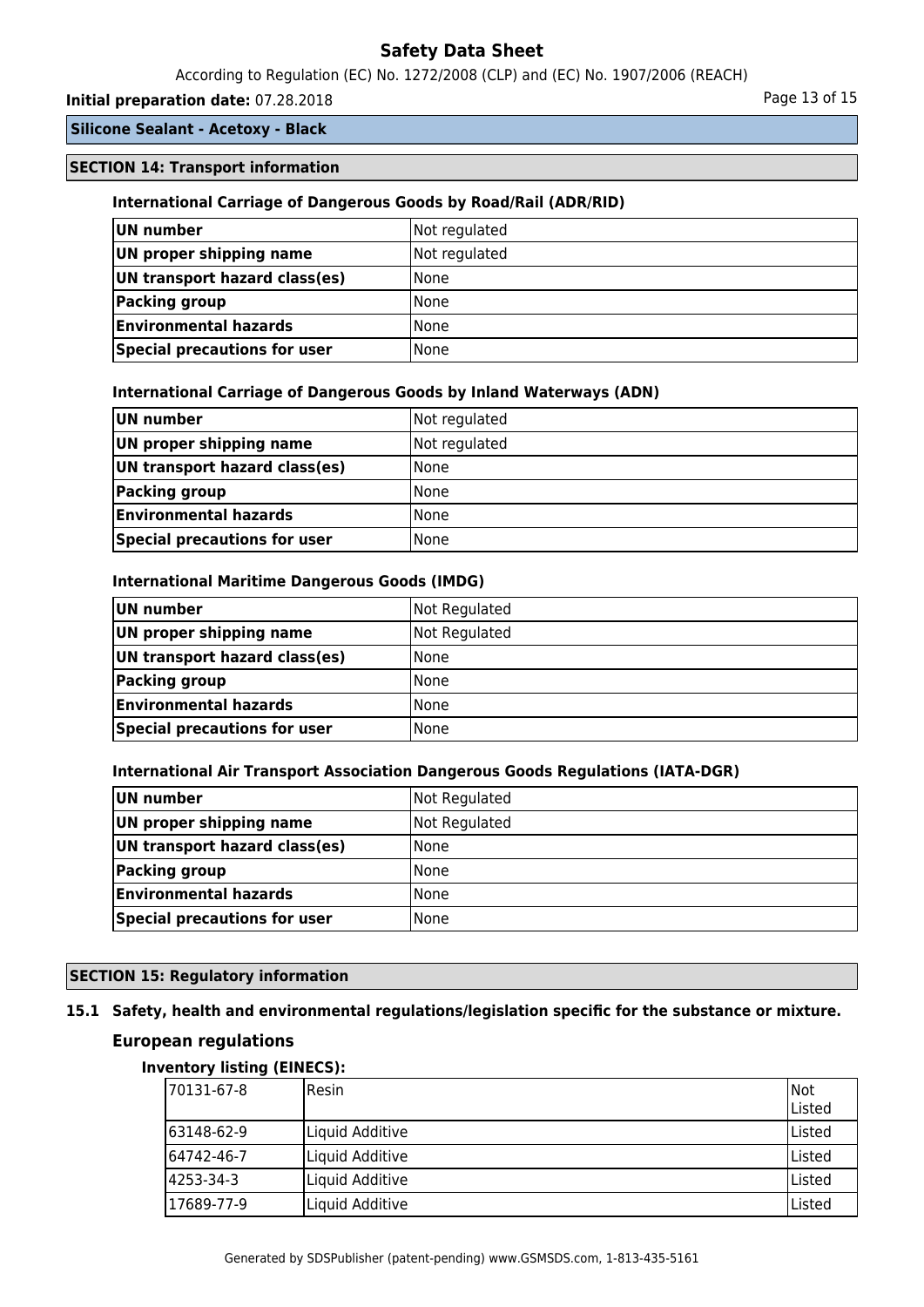According to Regulation (EC) No. 1272/2008 (CLP) and (EC) No. 1907/2006 (REACH)

## **Initial preparation date:** 07.28.2018 **Page 14 of 15**

**Silicone Sealant - Acetoxy - Black**

| 7631-86-9  | Powder Additive   | Listed         |
|------------|-------------------|----------------|
| 1317-65-3  | lPowder           | <b>IListed</b> |
| 13463-67-7 | lPowder           | lListed        |
| 1332-37-2  | Pigment or Powder | <b>IListed</b> |
| 1147-14-8  | Pigment or Powder | Listed         |

**REACH SVHC candidate list:** Not determined.

**REACH SVHC Authorizations:** Not determined.

**REACH Restriction:** Not determined.

**Water hazard class (WGK) (Product):** Not determined.

## **Water hazard class (WGK) (Substance):**

| <b>Ingredient Name</b> | <b>CAS</b> | <b>Class</b>               |
|------------------------|------------|----------------------------|
| Resin                  | 70131-67-8 | Class 1                    |
| Liquid Additive        | 63148-62-9 |                            |
| Powder                 | 1317-65-3  | Non-hazardous to water.    |
| Powder                 | 13463-67-7 | Non-hazardous to water.    |
| Pigment or Powder      | 1332-37-2  | nwg non-hazardous to water |
| Pigment or Powder      | 147-14-8   | Non-hazardous to water.    |

## **Other regulations**

**Germany TA Luft:** Germany TA Luft Class III - Section 5.2.2 **Germany MAK:** 8-hour TWA: 4 mg/m<sup>3</sup> (Inhalable fraction)

## **15.2 Chemical Safety Assessment**

No Chemical Safety Assessment has been carried out for this substance/mixture by the supplier.

## **SECTION 16: Other information**

### **Indication of changes:**

| Not applicable.                                                 |                              |                    |
|-----------------------------------------------------------------|------------------------------|--------------------|
| <b>Abbreviations and Acronyms: None</b>                         |                              |                    |
| <b>Classification procedure:</b>                                |                              |                    |
| Classification according to Regulation (EC) No. 1272/2008 (CLP) |                              | <b>Method Used</b> |
| Carcinogenicity, category 1B                                    |                              | Calculation method |
| Skin irritation, category 2                                     |                              | Calculation method |
| <b>Summary of classification in section 3:</b>                  |                              |                    |
| Carc. 1B; H350                                                  | Carcinogenicity, category 1B |                    |
|                                                                 |                              |                    |

# **Summary of hazard statements in section 3:**

| H350 | cause cancer<br>ма<br>$\cdot$ |
|------|-------------------------------|
|      |                               |

# **Disclaimer:**

This product has been classified in accordance with EC No. 1272/2008 (CLP) and EC No. 1907/2006 (REACH). The information provided in this SDS is correct, to the best of our knowledge, based on information available. The information given is designed only as a guidance for safe handling, use, storage, transportation and disposal and is not to be considered a warranty or quality specification. The information relates only to the specific material designated and may not be valid for such material used in combination with any other materials, unless specified in the text. The responsibility to provide a safe workplace remains with the user.

# **NFPA:** 2-0-0 **HMIS:** 2-0-0 **Initial preparation date:** 07.28.2018